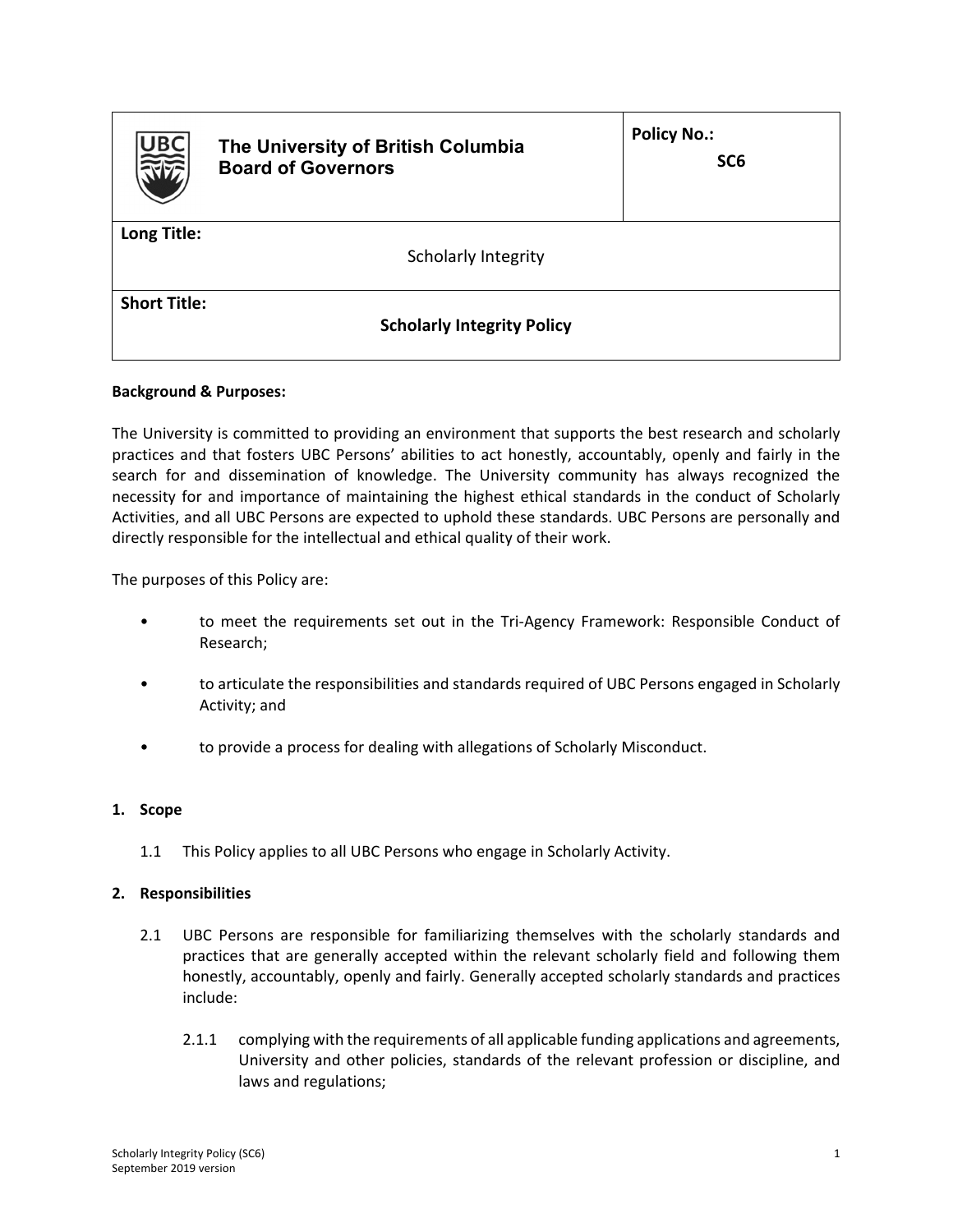- 2.1.2 using a high level of scholarly rigour and integrity in proposing and performing research; in recording, analyzing, and interpreting data; and in reporting and publishing data and findings;
- 2.1.3 if they are a principal investigator in any research project, ensuring that the research conditions applicable to the research project, including compensation and practices around supervision, authorship and recording data, are properly articulated in writing and disseminated to all members of the research team prior to engagement in the project. Templates for such documents are available from the Faculty of Graduate Studies at UBC Vancouver and the College of Graduate Studies at UBC Okanagan;
- 2.1.4 keeping complete and accurate records of data, methodologies and findings, including graphs and images, in a manner that will allow verification or replication of the work by others. This includes recording all primary data in clear, adequate, original and chronological form, and retaining it in a repository from which it cannot be removed. The principal investigator is responsible for the collection, maintenance and retention of research data. Records of data should normally be retained in the unit in which they are produced for at least five years after the work is published or otherwise presented (if the form of the record or data permits this, and subject to any assurances that data would be destroyed to assure anonymity). Records should be retained in their original medium, or transferred to a secondary medium provided that the transfer process is fully validated, and the person who transfers the data from the original to the secondary medium attests that the secondary documents are true copies of the respective original record including any and all notations, corrections, or other changes made to the original record prior to the creation of the secondary documents. In the case of collaborative research all those involved in the conduct of the research will have accessto the data (subject to any assurancesthat accessto the data would be restricted to assure anonymity), and will normally be allowed to make copies of the record. Such access may be restricted only when a request to do so is made in writing and approved by the Vice‐President;
- 2.1.5 engaging in original work, and referencing (and, where applicable, obtaining permission for) the use of all published and unpublished work, including data, source material, methodologies, findings, graphs and images;
- 2.1.6 including as authors, with their consent, all those and only those who have made a material intellectual contribution to, and share responsibility for, the contents of the document, in a manner consistent with their respective contributions and the authorship policies of relevant publications;
- 2.1.7 acknowledging, in addition to authors, all contributors and contributions to research, including writers, funders and sponsors;
- 2.1.8 ensuring that all inventors listed on a patent application have made an inventive contribution to the invention, and all inventive contributors are listed;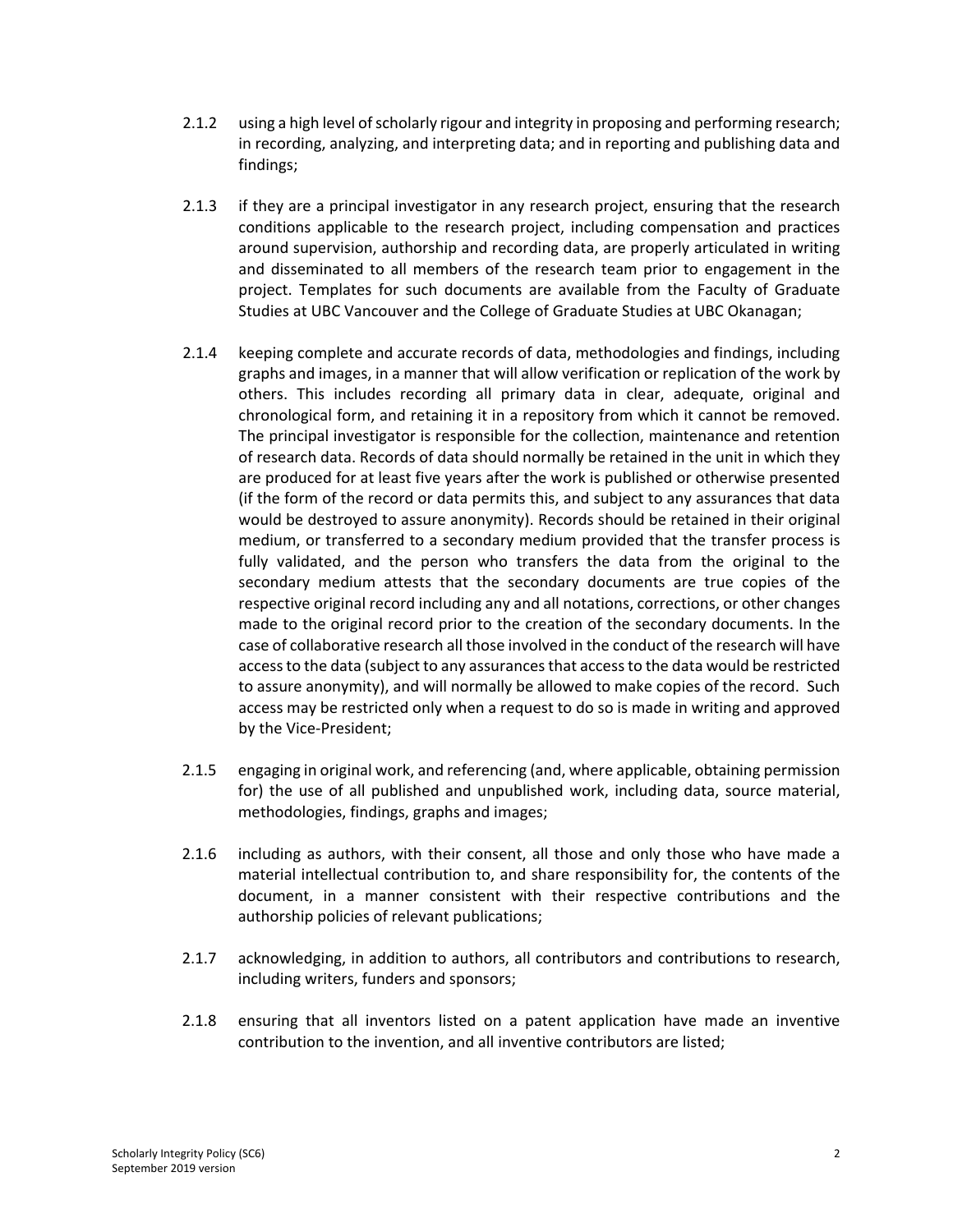- 2.1.9 appropriately disclosing and managing any real, potential or perceived conflict of interest, in accordance with the University's policy on conflict of interest and the applicable conflict of interest requirements of any funders;
- 2.1.10 ensuring that others listed on applications for funding have agreed to be included, providing true, complete and accurate information in their applications for funding and related documents (such as letters of support or progress reports), and representing themselves, their research and their accomplishments in a manner consistent with the scholarly standards and practices that are generally accepted within the relevant scholarly field;
- 2.1.11 providing true, complete and accurate information on documentation for expenditures from grant or award accounts;
- 2.1.12 obtaining any necessary approvals, permits or certifications before conducting certain types of research, such as research involving humans or animals; and
- 2.1.13 being proactive in rectifying any Scholarly Misconduct, for example, by correcting the research record, providing a letter of apology to those impacted by the Scholarly Misconduct, or repaying funds.

# **3. Scholarly Misconduct**

- 3.1 UBC Persons involved in Scholarly Activity must not commit Scholarly Misconduct.
- 3.2 "**Scholarly Misconduct**" means conduct that breaches the scholarly standards and practices that are generally accepted within the relevant scholarly field. This may include a failure to meet any of the expectations set out in section 2.1 of this Policy, and also includes the following:
	- 3.2.1 Fabrication or Falsification;
	- 3.2.2 the destruction of one's own or another's research data or records to specifically avoid the detection of wrongdoing or in contravention of any applicable funding agreements, University or other policies, standards of the relevant profession or discipline, or laws and regulations;
	- 3.2.3 Plagiarism;
	- 3.2.4 Self‐Plagiarism;
	- 3.2.5 inaccurate attribution, including attribution to persons other than those who made a material intellectual contribution to an invention or to the contents of a publication or research project, or agreeing to be listed as an inventor on a patent application or as an author or contributor to a publication or research project to which one made no material intellectual contribution; and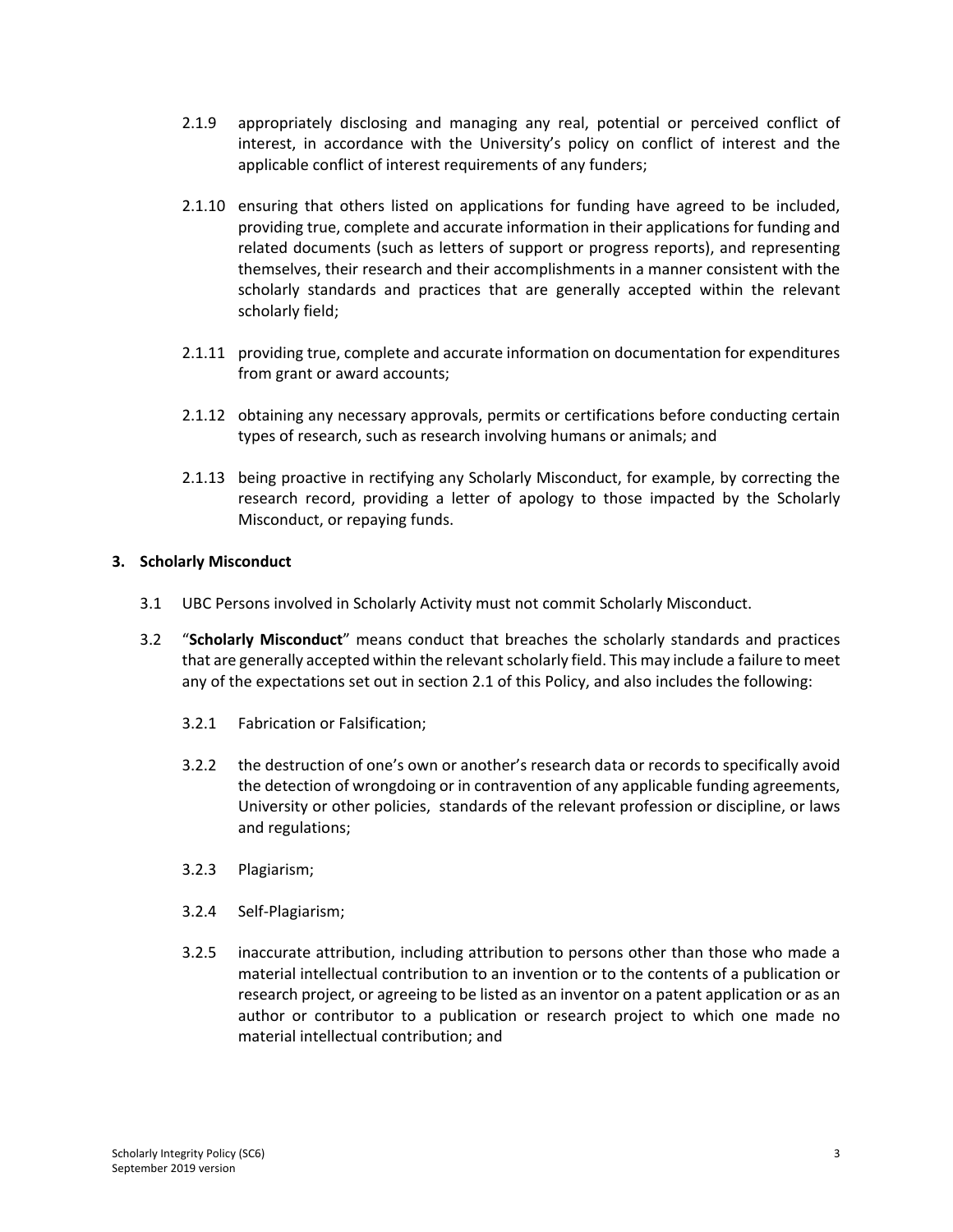3.2.6 failure to appropriately recognize or acknowledge the contributions of others in a manner consistent with their respective contributions and, if applicable, consistent with the authorship policies of relevant publications,

but does not include situations of: honest and reasonable error; conflicting data; valid differences in experimental design; or in interpretation or evaluation of information.

- 3.3 The University will investigate allegations of Scholarly Misconduct made against those to whom this Policy applies in accordance with the procedures established under this Policy.
- 3.4 All UBC Persons are personally and directly responsible for the intellectual and ethical quality of their work and must ensure that their Scholarly Activity meets the requirements of all applicable funding agreements, University or other policies, standards of the relevant profession or discipline, and laws and regulations. However, UBC Persons who have failed to exercise reasonable care in directing and supervising UBC Persons who have committed Scholarly Misconduct may share in the responsibility and be subject to discipline accordingly.
- 3.5 Acts of Scholarly Misconduct may be committed with varying degrees of intent. It is recognized that the borderline between scholarly incompetence, carelessness and negligence, on the one hand, and intentional misconduct, on the other, may be very narrow. The result is Scholarly Misconduct in any case, although the degree of intent may be a mitigating factor in determining the appropriate consequences.
- 3.6 UBC Persons are expected to report in good faith any information pertaining to possible Scholarly Misconduct to the University, and must cooperate fully with the University in any process under this Policy. The University will not tolerate any retaliation against anyone who, in good faith, makes an allegation, gives evidence, or otherwise participates in a process under this Policy.

## **4. Definitions**

- 4.1 "**Fabrication**" means making up data, source material, methodologies or findings, including graphs and images, and recording or reporting them.
- 4.2 "**Falsification**" means manipulating, changing, or omitting data, source material, methodologies, or findings, including graphs and images, without acknowledgement, and which results in inaccurate recorded or reported findings or conclusions.
- 4.3 "**Plagiarism**" means presenting and using another's published or unpublished work, including theories, concepts, data, source material, methodologies or findings, including graphs and images, as one's own, without appropriate referencing.
- 4.4 "**Scholarly Activity**" means research, scholarship, or artistic/creative activity carried out in the course of a UBC Person's work or studies at the University and includes activities that would be appropriate for inclusion on a curriculum vitae or in an Annual Report to a Department Head, but does not normally include research and scholarship carried out by students that is not intended for publication.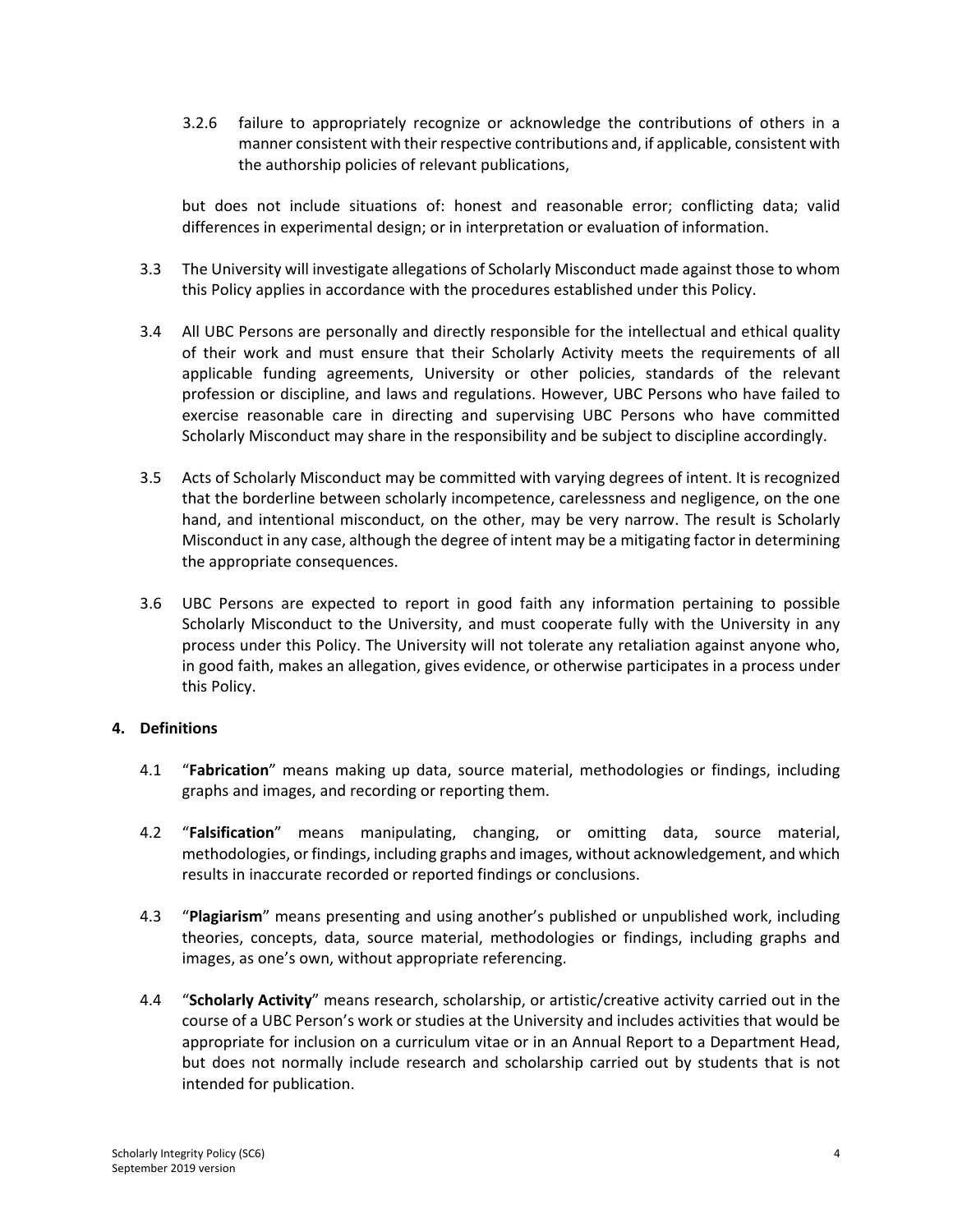- 4.5 "**Scholarly Misconduct**" has the meaning provided in section 3.2 of this Policy.
- 4.6 "**Secretariat on Responsible Conduct of Research**" means the body that administers the Tri‐ Agency Framework: Responsible Conduct of Research on behalf of the Tri‐Agencies.
- 4.7 "**Self‐Plagiarism**" means the reuse of one's own previously written work or part thereof, or data, whether published or unpublished, in a new written product without adequate acknowledgement of the previous use.
- 4.8 "**Tri‐Agency**" and "**Tri‐Council Agency**" means the Canadian Institutes of Health Research (CIHR), the Natural Sciences and Engineering Research Council (NSERC), and the Social Sciences and Humanities Research Council (SSHRC), collectively.
- 4.9 "**Tri‐Agency Framework: Responsible Conduct of Research**" means the policy addressing integrity in research and scholarship issued by the Tri‐Council Agencies.
- 4.10 "**UBC Persons**" means those participating in Scholarly Activity at or under the auspices of the University. This includes faculty (including adjunct, clinical, and sessional faculty, emeriti, lecturers, and those holding visiting appointments), librarians, staff, post-doctoral fellows, and students.
- 4.11 "**Vice‐President**" means the Vice‐President, Research and Innovation.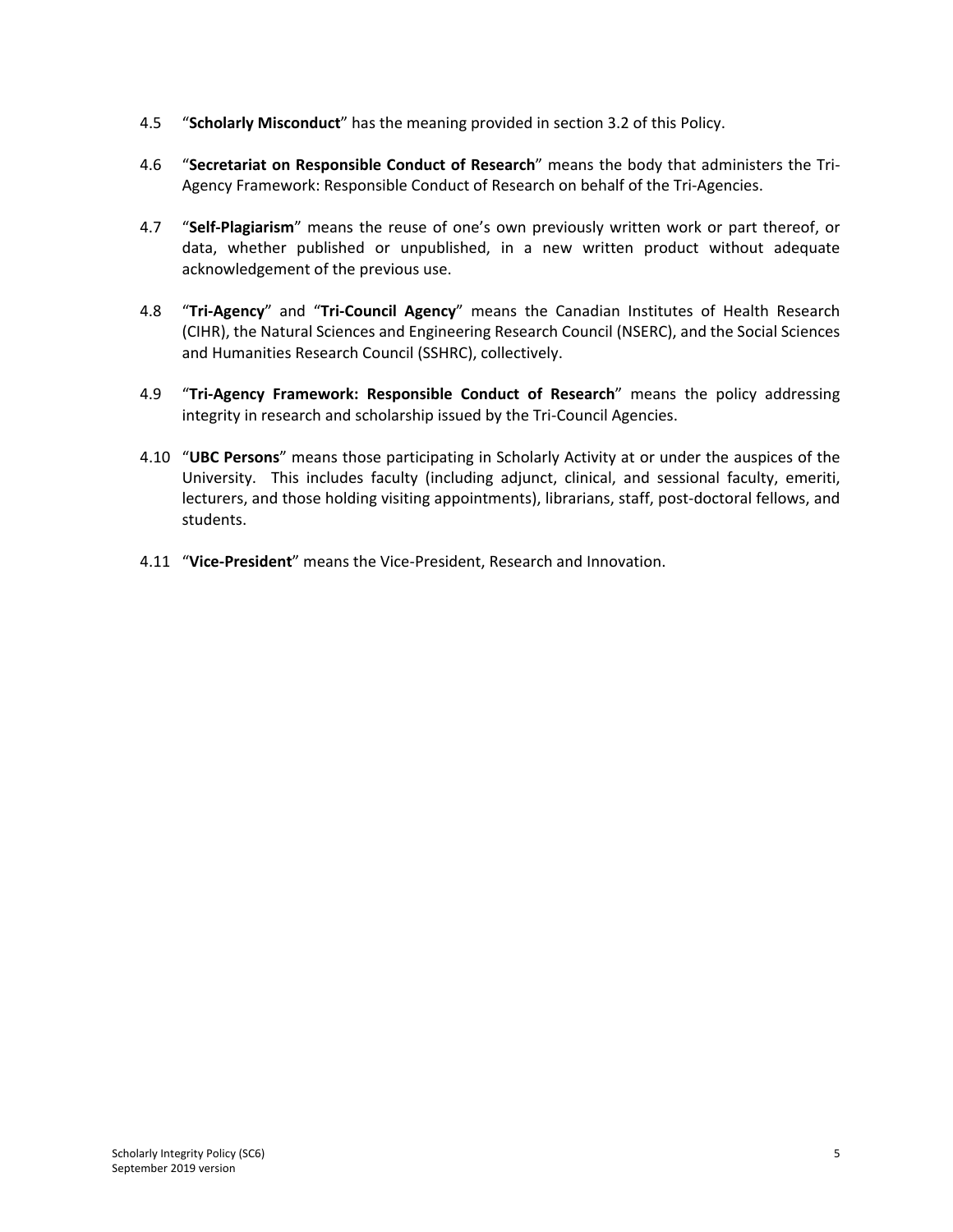

# **PROCEDURES ASSOCIATED WITH THE SCHOLARLY INTEGRITY POLICY**

*Pursuant to the Regulatory Framework Policy, the President may approve Procedures or the amendment or repeal of Procedures. Such approvals must be reported at the next meeting of the UBC Board of Governors or as soon thereafter as practicable.*

*Capitalized terms used in these Procedures that are not otherwise defined herein shall have the meanings given to such terms in the accompanying Policy, being the Scholarly Integrity Policy.*

#### **1. General**

- 1.1 The University will exercise its authority and discretion under these Procedures in conformity with the principles of procedural fairness in the university context.
- 1.2 The respondent or any party involved in an investigation may have a representative or support person present at any time during the process outlined under these Procedures. Members of unions and employee associations have all rights to representation that their collective agreements confer.
- 1.3 All matters relating to Scholarly Misconduct, including confidential enquiries, allegations of Scholarly Misconduct, and information related to allegations, are to be sent to the Vice-President. The Vice‐President is normally sufficiently at arm's length so as to be viewed as impartial and free of personal conflicts of interest. If the Vice-President determines that it would be inappropriate to address a particular allegation for whatever reason, the Vice-President may refer the allegation to the Provost and Vice‐President, Academic (UBC Vancouver) who will then assume all of the responsibilities of the Vice‐President under these Procedures.
- 1.4 The University respects the sensitive nature of the information that individuals may provide under these Procedures. Such information will only be disclosed in accordance with these Procedures or as otherwise authorized by law. All records are maintained by the University in accordance with the B.C. Freedom of Information and Protection of Privacy Act and other applicable laws and orders of the Courts, and other bodies having jurisdiction oversuch matters.

## **2. Allegations**

- 2.1 An allegation of Scholarly Misconduct may come from various sources inside or outside the University. For example, the allegation may come from a UBC Person, a granting source, a member of the general public, a media report, or an anonymous source.
- 2.2 The ability of the University to investigate an allegation may be hampered if it is from an anonymous source, or if an allegation is not made in writing, and in some cases the University may be unable to proceed.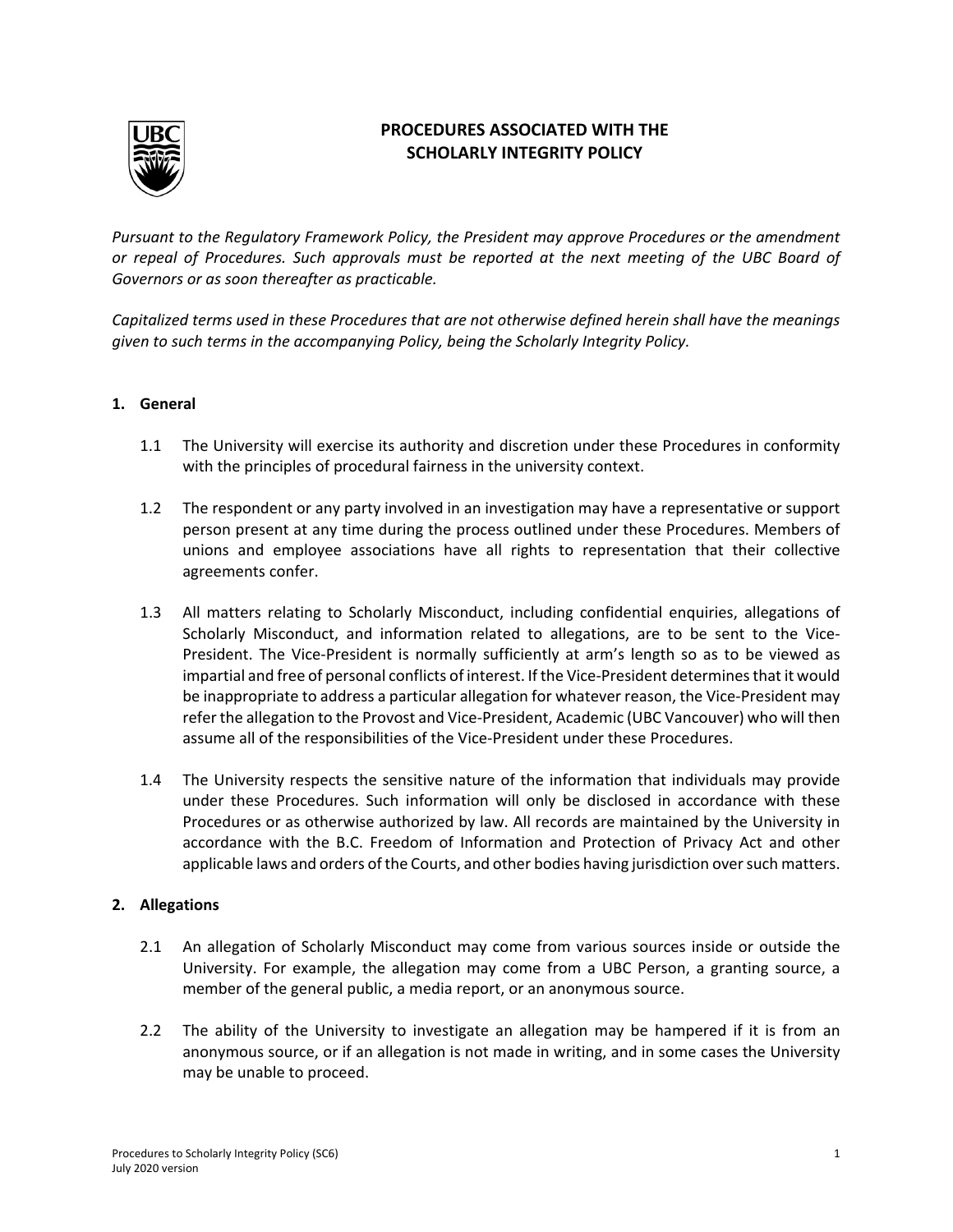2.3 The Vice‐President will advise the relevant Tri‐Council Agency or the Secretariat on Responsible Conduct of Research immediately if any allegations are received that are related to activities funded by a Tri‐Council Agency that may involve significant financial, health and safety, or other risks. The notification will include the name of the UBC Person alleged to have committed the Scholarly Misconduct and the nature of the allegation.

## **3. Authority of the Vice‐President**

- 3.1 In the case of multiple allegations involving the same respondent(s), the Vice-President may consolidate the allegations. In cases of collaborative research involving other institutions, the Vice‐President may modify these Procedures to facilitate the conduct of parallel or joint investigations or as otherwise deemed appropriate by the Vice‐President.
- 3.2 At any time, the Vice-President may take such action as the Vice-President deems appropriate in order to protect the administration of University and outside funds, ensure that evidence is preserved, or prevent further possible misconduct or damage while the process outlined under these Procedures is carried out, including any or all of the following:
	- 3.2.1 closing down and declaring "off limits" facilities used for the Scholarly Activity that is the subject matter of the allegation;
	- 3.2.2 freezing grant accounts or requiring a second authorized signature from a University representative on all expenses charged to the respondent's grant accounts; and
	- 3.2.3 obtaining and securing relevant documentation (such aslab notes, electronically stored information or electronic storage devices, and proof of credentials).

## **4. Inquiry**

- 4.1 Upon receipt of an allegation, the Vice-President will conduct an inquiry to establish whether an allegation is responsible and whether an investigation is warranted. A responsible allegation is one that is made in good faith, is based on matters which have not been the subject of a previous allegation, and falls within the jurisdiction of the Policy. As part of the inquiry, the Vice‐ President may do any or all of the following:
	- 4.1.1 inquire into the allegation further;
	- 4.1.2 request that the relevant unit of the University review the allegation, or some aspect of the allegation, and report to the Vice‐President; and
	- 4.1.3 appoint an individual(s) to review the allegation, or some aspect of the allegation, and report to the Vice‐President.
- 4.2 At the conclusion of the inquiry, the Vice-President may do any or all of the following:
	- 4.2.1 dismiss the allegation, or some aspect of the allegation;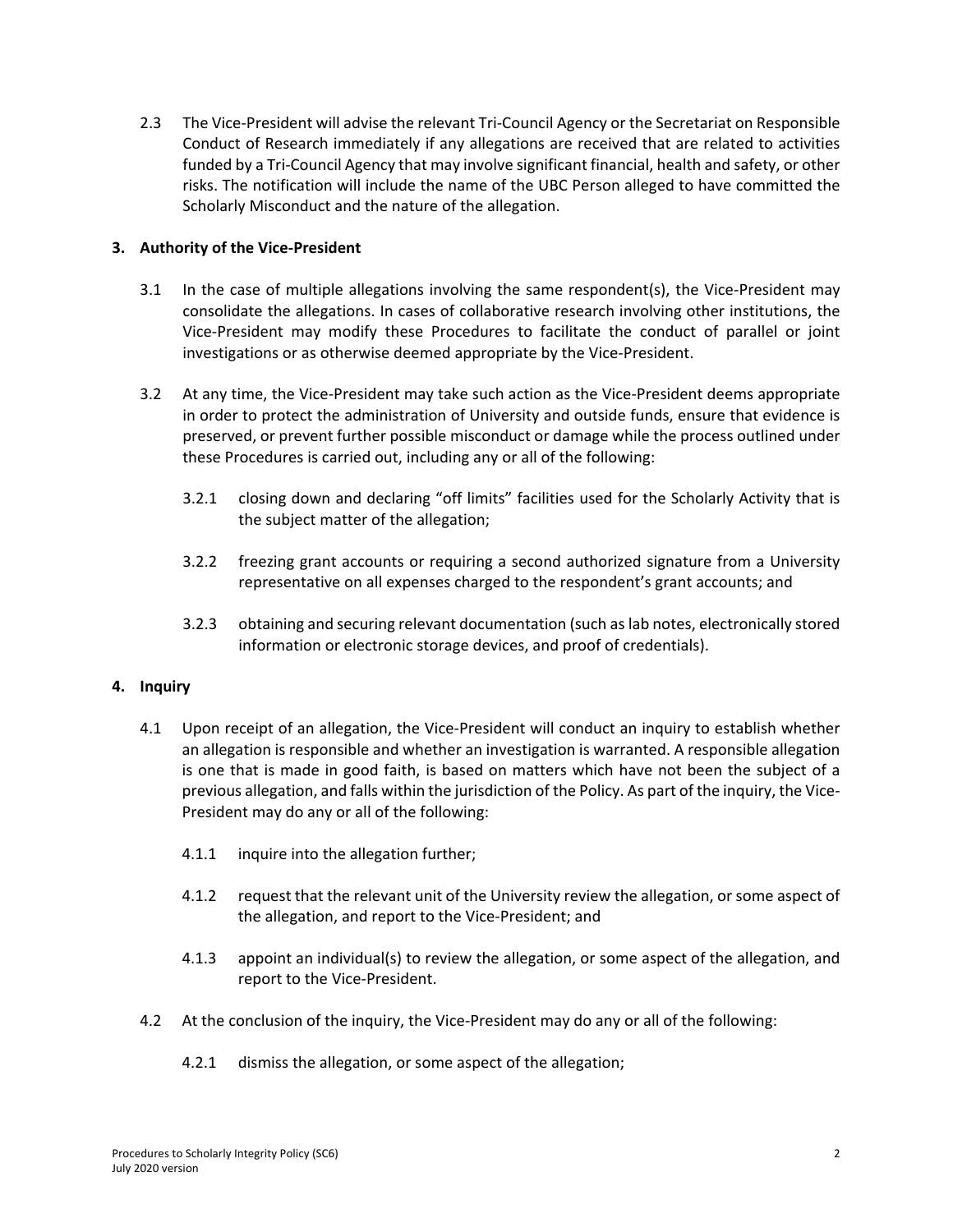- 4.2.2 appoint an Investigative Committee to investigate the allegation, or some aspect of the allegation; and
- 4.2.3 take such other action as the Vice-President deems appropriate, including referring the matter to another appropriate University office.
- 4.3 At the conclusion of the inquiry, the Vice-President will inform the respondent and the respondent's Dean, Director or Department Head in writing as to whether or not the University is proceeding with an investigation of the allegation. The Vice-President will also normally inform the party who made the allegation and, if the party is a UBC Person, the party's Dean, Director or Department Head.
- 4.4 If the Secretariat on Responsible Conduct of Research was advised of an allegation under section 2.3 above, the Vice-President will also advise the Secretariat as to whether or not the University is proceeding with an investigation of the allegation.
- 4.5 The inquiry process will normally be completed within two months of receipt of the allegation.

# **5. Investigation**

- 5.1 If the Vice-President has determined that an investigation is warranted, he or she will appoint an Investigative Committee comprised of at least three individuals, at least one of whom will be external with no current affiliation with the University. The members of the Investigative Committee must be without conflict of interest, whether real or apparent, and must include members who have the necessary expertise.
- 5.2 The mandate of the Investigative Committee is to investigate the allegation and determine on a balance of probabilities whether Scholarly Misconduct has occurred and if so, its extent and severity, and the degree of intent on the part of the respondent. The determination is made by majority vote.
- 5.3 The Investigative Committee may investigate the allegation using any means it deems appropriate in the circumstances, subject to the principles of procedural fairness in the university context. Such means may include the following:
	- 5.3.1 requesting written submissions from the respondent and any other parties with information that might be relevant to the allegations, including the party who made the allegation;
	- 5.3.2 interviewing the respondent and any other parties with information that might be relevant to the allegations, including the party who made the allegation;
	- 5.3.3 obtaining documents relevant to the allegation;
	- 5.3.4 requesting audits of any relevant sponsored research accounts; and
	- 5.3.5 consulting with other University offices orseeking impartial expert opinions and advice.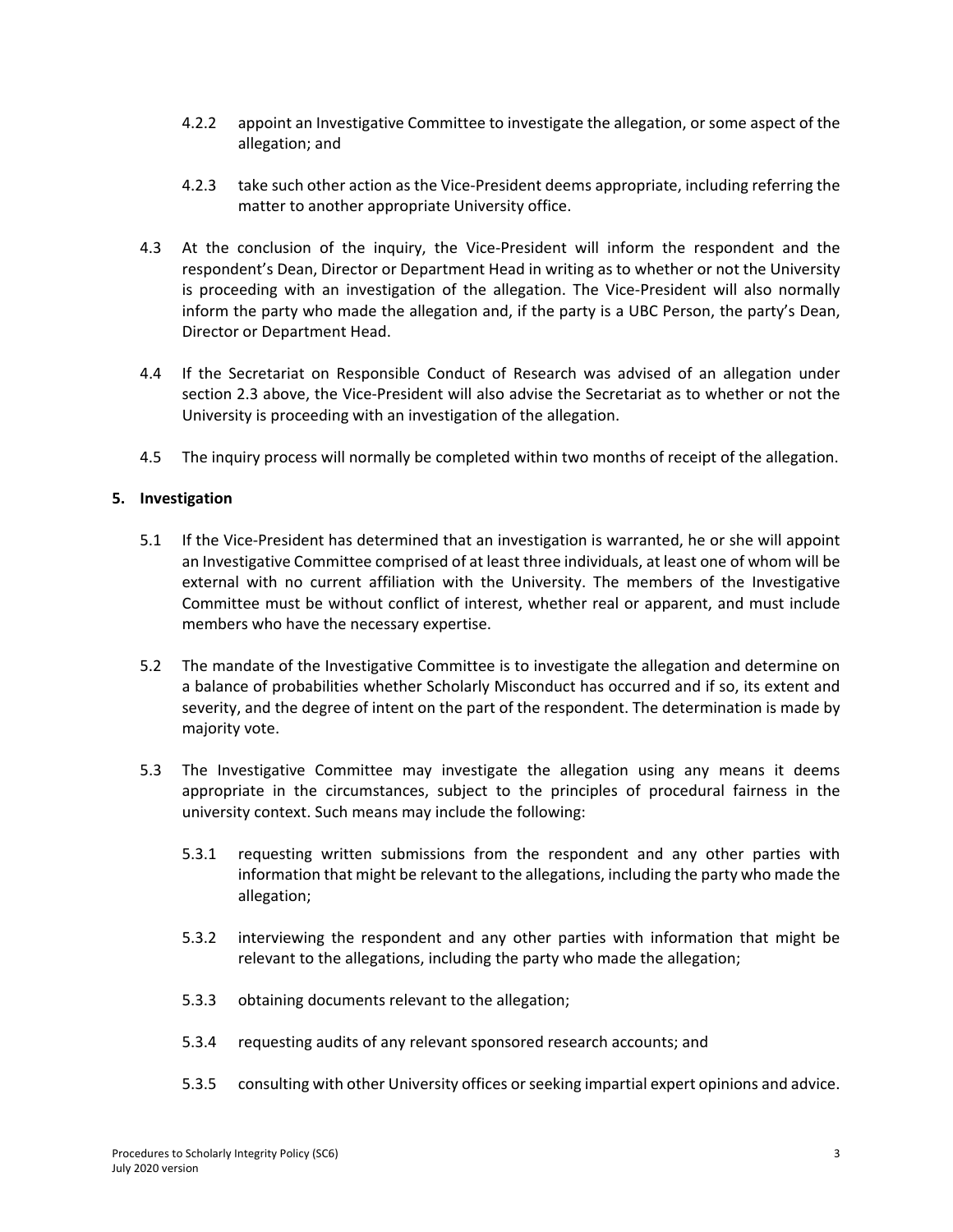- 5.4 In all investigations, the respondent will be informed of the allegation being made against them, and will be given an opportunity to reply.
- 5.5 At the outset of each investigation, the Investigative Committee will inform the respondent of the process and timelines it intends to follow.
- 5.6 All UBC Persons must cooperate fully with the Investigative Committee and make available any documents requested by the Investigative Committee.
- 5.7 The investigation will normally be completed within three months of the Vice-President appointing an Investigative Committee to investigate an allegation.

## **6. Report of the Investigative Committee**

- 6.1 Upon completion of its investigation, the Investigative Committee will prepare a written report that includes the following information:
	- 6.1.1 the allegation;
	- 6.1.2 a list of the parties who provided information and a summary of the information they provided;
	- 6.1.3 a summary of the relevant documents and other material reviewed;
	- 6.1.4 findings of fact based on the information gathered during the investigation;
	- 6.1.5 a determination as to whether Scholarly Misconduct occurred;
	- 6.1.6 if Scholarly Misconduct is found to have occurred, a determination as to its extent and severity, and the degree of intent on the part of the respondent; and
	- 6.1.7 recommendations on any remedial action to be taken and/or changes to University procedures or practices to avoid similar situations in the future.
- 6.2 Recommendations of the Investigative Committee under section 6.1.7. may include:
	- 6.2.1 withdrawing any relevant articles, papers or other documents that have been submitted for publication but not yet published;
	- 6.2.2 notifying publications in which any relevant Scholarly Activity was published or reported;
	- 6.2.3 notifying relevant outside funders;
	- 6.2.4 ensuring that the units involved are informed of appropriate practices for promoting scholarly integrity; and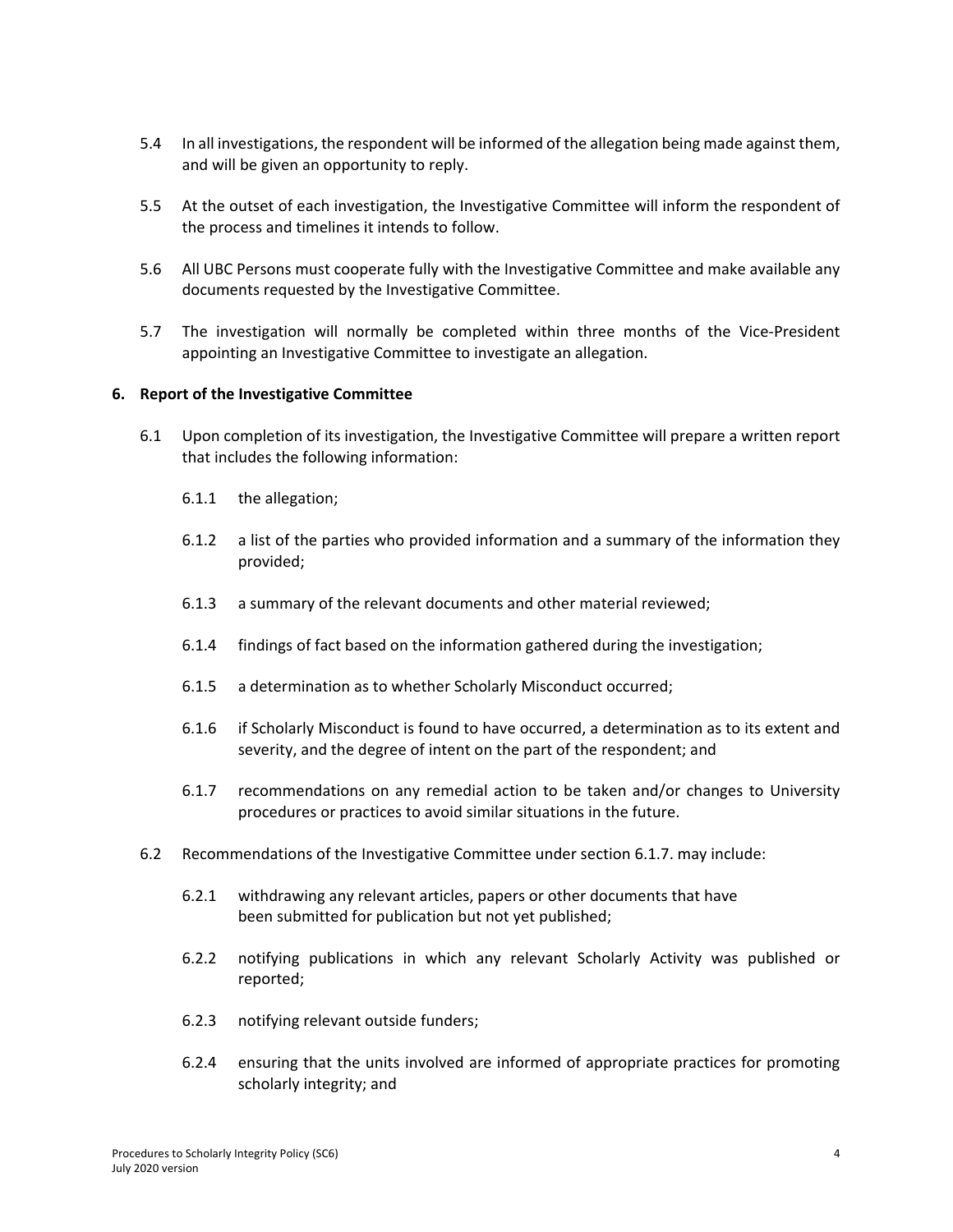- 6.2.5 any other appropriate action to be taken, other than discipline.
- 6.3 The Investigative Committee will normally deliver its report to the Vice‐President and to the respondent within one month of the completion of its investigation.
- 6.4 Upon receipt of the report from the Investigative Committee, the Vice-President will normally send a copy of the report to the party who made the allegation.

## **7. Recourse and Accountability**

- 7.1 If the Investigative Committee determines that Scholarly Misconduct has not occurred, the Vice‐President will make a final decision on whether any remedial action is necessary, and will communicate that decision in writing along with a copy of the report to the President and the respondent, and when appropriate to the one who made the allegation, and any relevant Deans, Directors, or Department Heads. In such instances, reasonable efforts will be made by the Vice‐President to protect or restore the reputation of the respondent as appropriate.
- 7.2 If the Investigative Committee determines that Scholarly Misconduct has occurred, the Vice-President will forward the Investigative Committee's report:
	- 7.2.1 In the case of a faculty member or a librarian, to the relevant Dean(s) and the President. Taking into account the severity of the breach, the Dean(s) or the President (consistent with the provisions of any relevant collective agreement) will normally consult with the Vice‐President and then make a final decision as to what discipline or other action, if any, is appropriate, and will send a copy of the report and communicate that decision in writing to the faculty member or librarian, the Dean(s) (if the President made the final decision) or the President (if the Dean(s) made the final decision), and the Vice-President.
	- 7.2.2 In the case of a staff member, to the relevant Director, Department Head, Dean, or appropriate Vice‐President. Taking into account the severity of the breach, the Director, Department Head, Dean, or appropriate Vice‐President (consistent with the provisions of any relevant collective agreement or terms and conditions of employment) will normally consult with the Vice‐President and then make a final decision as to what discipline or other action, if any, is appropriate, and will send a copy of the report and communicate that decision in writing to the staff member, the President, and the Vice‐ President.
	- 7.2.3 In the case of a postdoctoral fellow, to the relevant Department Head. Taking into account the severity of the breach, the Department Head will normally consult with the Vice‐President and then make a final decision as to what discipline or other action, if any, is appropriate, and will send a copy of the report and communicate that decision in writing to the postdoctoral fellow, the postdoctoral fellow's Dean, the President, and the Vice‐President.
	- 7.2.4 In the case of a student, to the President. Taking into account the severity of the breach, the President will normally consult with the Vice‐President and then make a final